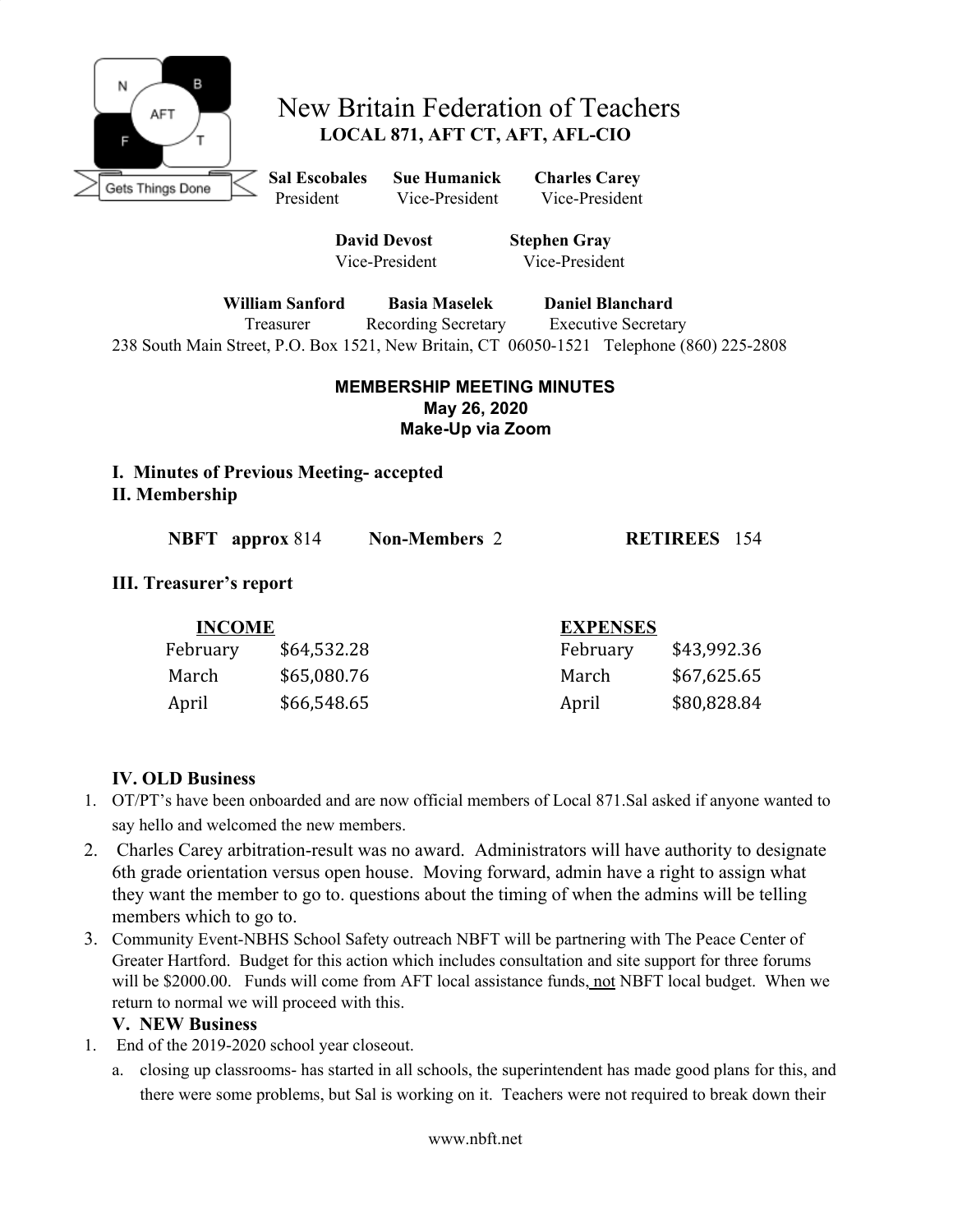whole rooms yet. You were just getting your personal stuff and teaching materials. The summer custodians are coming in and will be cleaning the rooms soon.

- b. grades- mostly at the high school there were questions. You have to give the student a grade based on their participation. Sue said the guideline is to use your professional judgement.
- c. Maintenance and Painting

2. Next school year, 2020-2021 will most likely start online. Recommendations from state committee support distance learning for summer school and early fall. Sal explained what the alliance recommendations are, and that they are planning on opening online and safety is the utmost importance. 3. Returning to school plans and the future impact to labor- 3 choices for fall return. K-5 most likely to be the first to go back to school, and that would be most likely right now in November.

- a. Continuing with CEO model
- b. Half day Instruction- will be very hard with our resources, especially with busing.
- c. Blocked day schedule

Some questions from the members about pre-K, yes. Will we keep the same students or get new ones? not sure. Will new K students get computers? Sal said they would probably have to? Some teachers who are moving are told to pack up their classrooms now

should this be happening? Sal said that they have to move, but not now. If a teacher has to move, and

can't, they need to contact Sal.

What will happen to those teachers who have been granted new positions through postings? Same thing Sal said they do not have to do it now.

4. As of right now, contract negotiations will be moving forward. Co-committee chairs will be Kim Gionfriddo and Laura Skinner. Statement from AFT..."locals will be negotiating in a very tough economic environment" It looked like they were going to be held off by the governor for all labor unions. Sal explained the process, the governor is NOT going to delay negotiations. WE are waiting for a start date right now, we might be delayed, but we do not know 100%. It does look like it will move ahead. Sal said he knows that it will be tricky and not the best time to negotiate, but we have no choice. Sal will send out a survey monkey about issues members want to be brought up in negotiations. Sal mentioned time, wednesday meetings. Laura Skinner and Kim gionfriddo introduced themselves. Sal told members he will make a survey and check their emails during the summer. Sal mentioned HSA and cost share is always on our minds. We will just try to get through these negotiations as expeditiously as possible. Sal spoke about questions he has received about layoffs and furloughs, and he said that is not going to happen because all teachers are needed and will be used. Not sure how things will look like, but our expectation is that we will not lose anyone. Sal explained what it might look like when we get back, it won't be business as usual at first. Question about para's and Sal said that the superintendent doesn't want to lose any. According to the governor's orders no one can be laid off right now. Another question on retention, Sal said that the superintendent wants as many students to move to the next grade as possible. Question on retirement, Sal said some of our members actually rescinded their retirements. Sal said that if anyone has any more questions they can call him and he gave members his number.

5. Senior adoption process.-Charles Carey spoke about what he is working on, we already received a few emails. There are still some seniors that need adopting, so please adopt more.

6. Retirees- Sal regrets that we can't have a retirement party, but next year we can celebrate with everyone, including this year's retirees. Sal asked retirees to speak, Lynne Day, Linda Molnar, Loreen Boscarino. Sal thanks everyone for their service to our schools.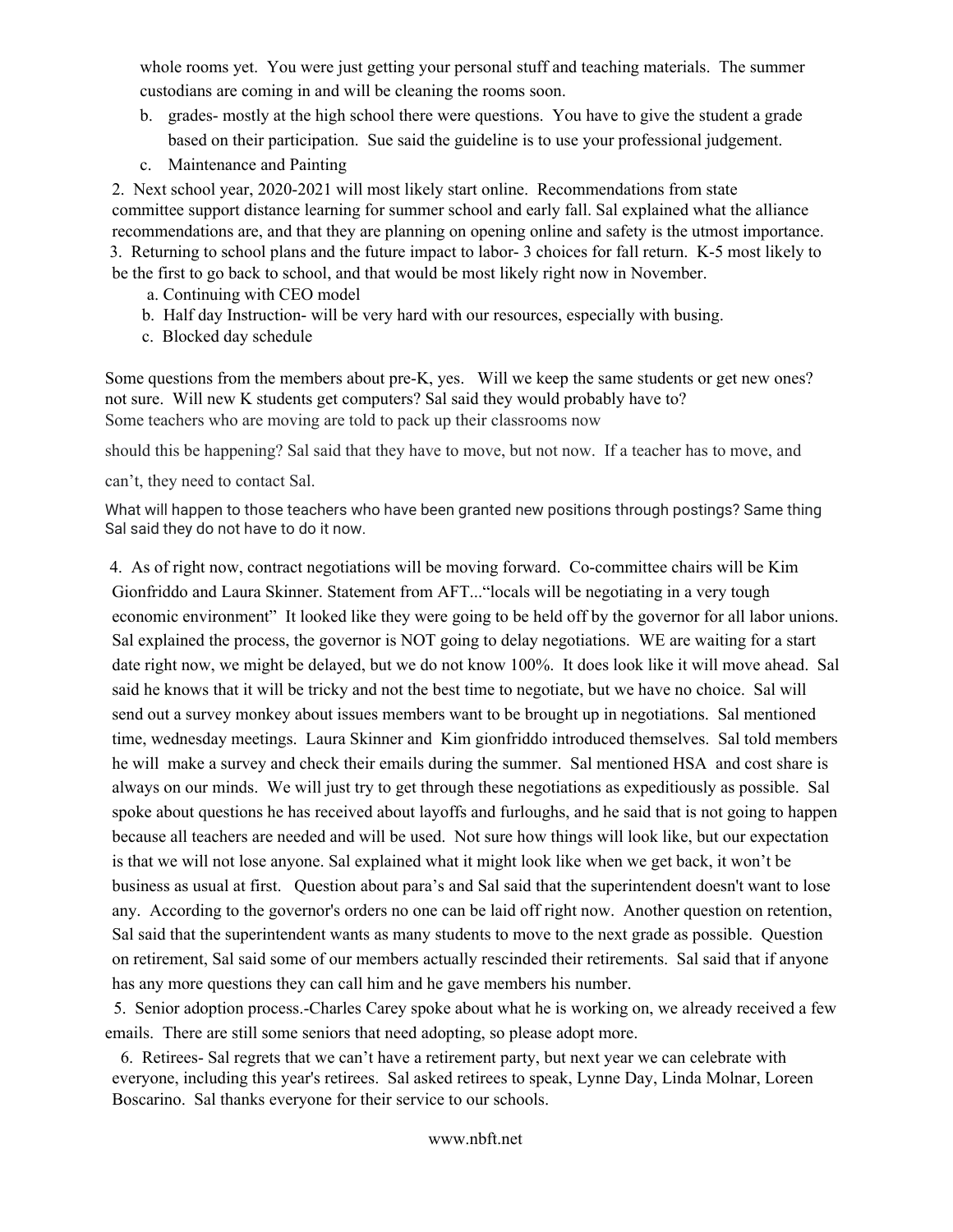| Art Teacher                       |
|-----------------------------------|
| Spanish Teacher                   |
| Music Teacher                     |
| <b>Nursing Instructor Teacher</b> |
| <b>Special Education Teacher</b>  |
| <b>STEAM Enrichment Teacher</b>   |
| <b>Physical Education Teacher</b> |
| Grade 1 Teacher                   |
| IT Teacher                        |
| Science Teacher/Union Rep.        |
| Grade 6 Math/Science Teacher      |
| <b>Special Education Teacher</b>  |
|                                   |

**Minges- I will miss our early morning meeting in the hallway or copy room talking about travel. Congratulations on our retirement! "Oh, the places you'll go"~Carolyn Ganley**

**Roche- You have certified over 400 CNA students at NBHS! What an accomplishment and amazing opportunity you have given our students at NBHS and New Britain in general. You truly made our community better! I will miss you as my colleague but I know we will remain friends. Enjoy time with your family and floating! Love, Carolyn Ganley**

**Molnar- Who would have known all those years ago when we piloted CMP for the district that we would have become such good friends. You were an amazing Algebra teacher and truly prepared your students for high school! Congratulations on your retirement GF! Love, Carolyn Ganley**

**Jones- My years teaching with you were the best. We formed close friendships, had many laughs and many good times! Oh, the memories we have! Best of all our families became connected through football. You are an amazing teacher and gave your all to the students of NB. Enjoy retirement! Love, Carolyn Ganley**

**Day- You are an angel on earth and helped our most special students! I will miss you so much at work but I know our friendship will continue. Congratulations on your retirement! It is well deserved. Love, Carolyn Ganley**

### **VI. Officer and Committee reports**

 **Elementary-** Steve spoke about Elementary being the guinea pigs.Evaluation may be put on hold? Sal said that might not happen because it wouldn't be equitable. Steve spoke about money that they received and higher expectations, but that wouldn't be possible now with the COVIS situation.